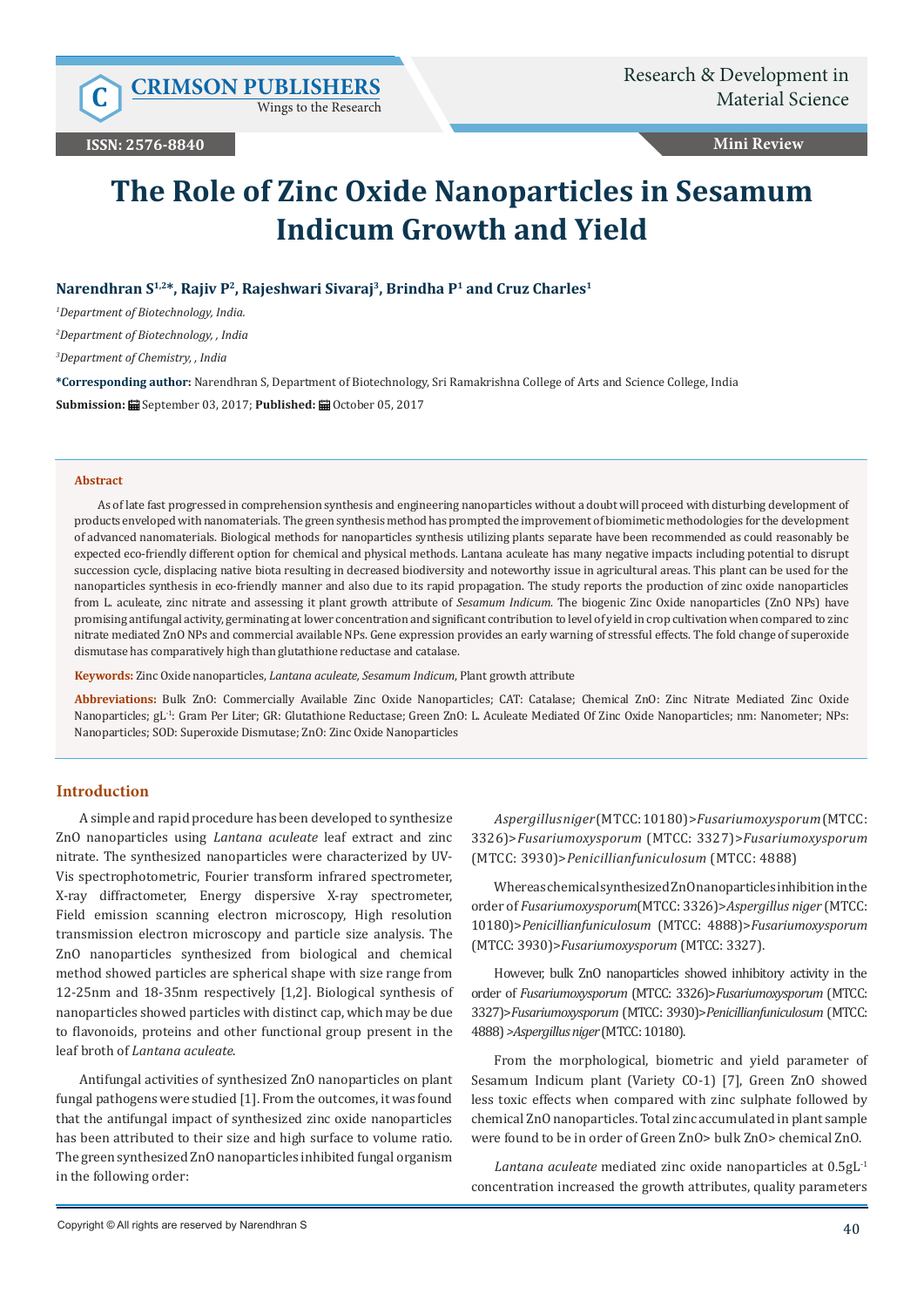and yield components of *Sesamum Indicum* than the control. When the concentration of nanoparticles increase then the growth and yield component were decreased. The green synthesized ZnO and bulk ZnO nanoparticles treated *Sesamum Indicum* shows increased in DNA damage at 1000mg/L concentration but chemical synthesized ZnO observed in 0.25gL<sup>-1</sup> concentration. Chemical synthesized ZnO nanoparticles showed increased activity of ROS generated due to nanoparticles stress followed by bulk ZnO and then by green ZnO.

In the present experiment, excess metal toxicity increased the activity of SOD (Superoxide dismutase), GR (Glutathione reductase) and CAT (Catalase). It may be concluded that appropriate amount of metal could reduce the damage of active oxygen under metal stress, but reversely excessive level of metal (Zn) were just to aggravate the already serious damage to the plants. Zn is a possible environment toxicant for plant under excessive conditions. To understand the molecular stress response involved in exposure of bulk and nano form of chemical and green synthesized ZnO. We focused on the transcript accumulation of three stress-related genes: SOD, GR and CAT. Transcript accumulation of the above mentioned stress related gene were determined on nanoparticle stressed *Sesamum Indicum*  plant by using a quantitative real-time PCR (qRT-PCR) analysis.

The plants were exposed to bulk, biological and chemical ZnO of 0.1-  $2gL^{-1}$  and  $ZnSO_4$  of 0.25gL<sup>-1</sup>. The treated plants were not affected morphologically by bulk and biological ZnO NPs but higher concentration of chemical ZnO showed differences in the plant morphology like bending of plant, growth inhibition, curling of leaves and so on. However, the plant treated with chemical synthesized ZnO NPs showed several toxicities at lower concentrations. The result revealed that up-regulation reduced, showing that higher concentrations of chemical synthesized ZnO NPs may cause destabilization of the cellular homeostasis, implying that at these levels, the plants cannot react to stress due to deterioration. However, the case is compromising for green synthesized ZnO NPs were disruption was noticed at a concentration above 1gL-1. So for the current study whole plant treated with only lower concentration of bulk, biological and chemical ZnO NPs were selected for transcript accumulation studies.

The genes were up-regulated for bulk and  $\text{ZnSO}_4$  stressed sesame but whereas in case of chemical and green synthesized ZnO nanoparticles gene got over expressed at lower concentration and later down regulation was noticed. It seems that the plant does not react to NP stress due to the destabilization of homeostasis. Transcript level were normalized with housekeeping gene Act in and compared with the control group. The highest relative fold change was measured on SOD, GR and CCS gene. It was noted that the plant sample treated with CZnO showed maximum fold change of 7.653 for SOD, 1.186 for GR and 0.932 for CCS. It has been demonstrated that the qualities in charge of cell metal homeostasis are directed by different substantial metals at the transcription level [3,4].

In case of green ZnO treated plant samples, fold change of 6.395 for SOD, 1.053 for GR and 0.357 for CCS was noticed. However, bulk  $\rm ZnO$  and  $\rm ZnSO_4$  treated plants showed low level of fold change when compared to chemical and green synthesized ZnO NPs. GR play a crucial role in determining the tolerance of a plant under various type of stress [5] and recently it has been observed that the GR activity increases in the nearness of Cd in different plants. GR has showed also differential responses under As (V) and Cr (VI) stress. Because Hsp90-1, MT2 and GR1 like protein, transcripts all accumulated stress, a combinatorial kind of resilience instrument identified with protein damage repair, metal chelation and the antioxidative metabolism could be effectively activated in sesame plants to provide protection against toxicity [6].

Liu et al. [7] reported that particularly under hypoxia stress, excess Mn increased the activities of SOD, APX and GR. Over expression of certain antioxidant gene such as SOD, APX and CAT protect from an assortment of anxieties in which the quality items diminishes the cell damage by scavenging the ROS. However, the activation of these genes could be a protection mechanism to metal and nanoparticle stress, other than the transporter system. Numerous isoforms of relating genes are accessible in the database. So more studies would give profitable results to screen which isoform would demonstrate productive and assume imperative part in the detoxification or resilience component.

### **Discussion**

Synthesized zinc oxide nanoparticles showed promising antifungal activity against *Aspergillus niger*, *Fusarium oxysporum*  and *Penicillium funiculosum*. Various concentrations of green ZnO, bulk ZnO & chemical ZnO nanoparticles effect on germination and root elongation of *Sesamum indicu*m were studied. Metal oxide are quickly transported through the plant and included in the metabolic processes through soaking methods. It's prove that *Sesamum Indicum* seeds germination at lowest concentration  $(0.1gL^{-1})$  of green ZnO suspension solution proved good root growth compared to bulk ZnO and chemical ZnO NPs. Expanding centralization of green ZnO nanoparticles altogether lessened the development of plant. It may involve agronomic traits to control the weed seed germination.

Zinc accumulation in plant samples were found to be high in order of green ZnO>bulk ZnO>chemical ZnO nanoparticles treatment. The results of these studies indicate that biologically synthesized ZnO nanoparticles showed less toxic effects when compared with chemically synthesized ZnO nanoparticles. Larger amount of zinc was existent in the nanoparticles treated seeds and which was reasonable for development in zinc inadequate soil and that enhanced the grain yield. Application of zinc oxide nanoparticles can make a significant contribution to level of yield in crop cultivated in zinc deficient soil.

The percentage of tail DNA in *Sesamum Indicum* treated with different concentration of zinc oxide nanoparticles. While green ZnO nanoparticles showed a signs of significant DNA damage at higher concentration (1gL<sup>-1</sup>), bulk ZnO particles induced a dose depended increase in extent of DNA damage with significantly at concentration above 0.5gL-1. But chemical ZnO nanoparticles increase in DNA damage at lower concentration (0.25gL-1). This could be credited to a property of nanomaterials to frame